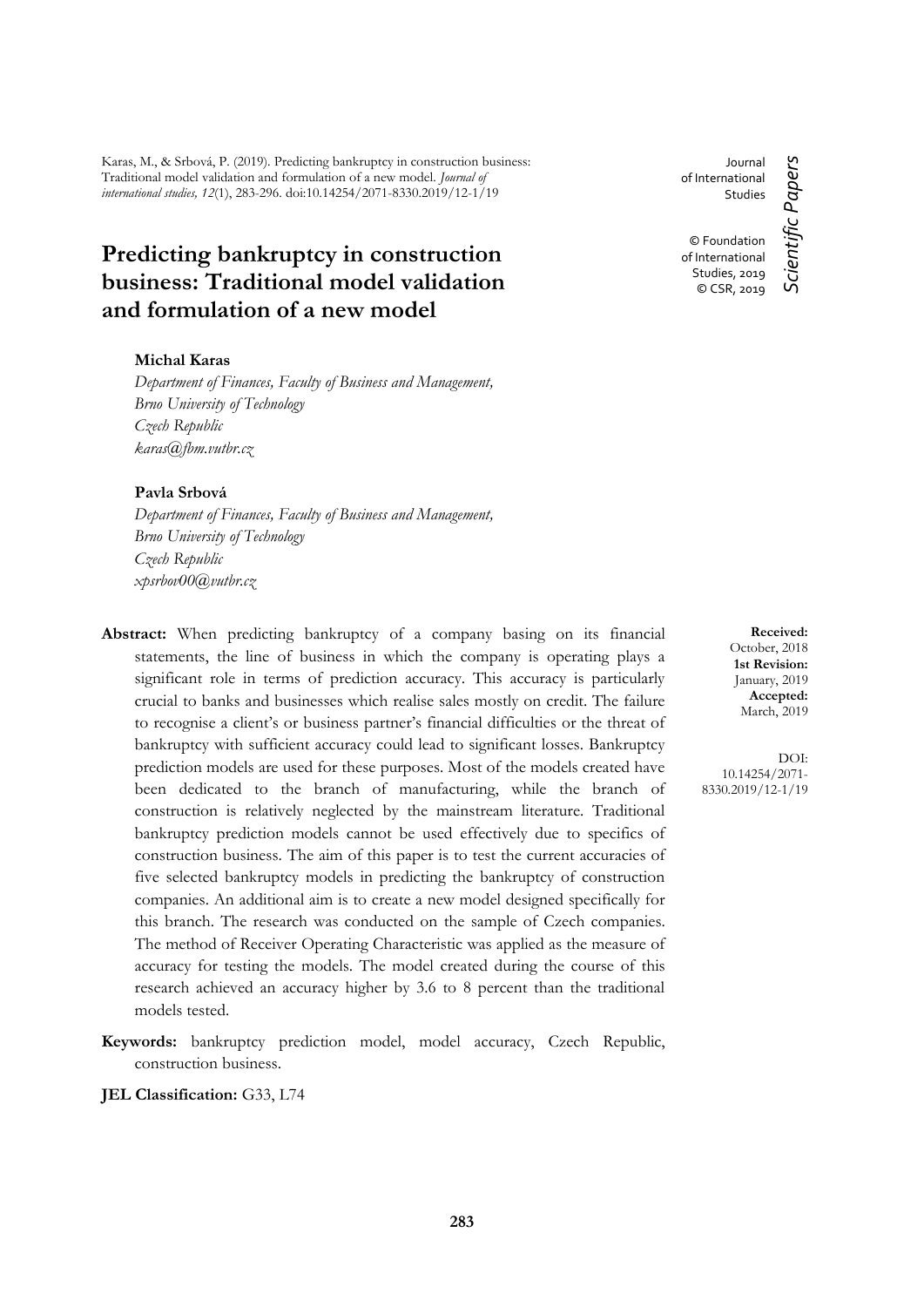#### **1. INTRODUCTION**

The purpose of a bankruptcy prediction model is to distinguish effectively, on the basis of financial data, between the companies that are financially healthy and companies experiencing financial difficulties. A great deal of attention is paid in literature to the question as to whether previously created models may still be used effectively if they were designed for different economies or industries. In general terms, this issue was the subject of the studies by Platt and Platt (1990), Grice and Dugan (2001), Niemann et al. (2008) and Wu, Gaunt and Gray (2010). Heo and Yang (2014) came to the conclusion that accuracy of such models decreases significantly if they are used in a different environment (or a different industry). Such arguments have motivated efforts to create new bankruptcy models that would better fit the currently prevailing market conditions.

The starting point in creating such a model is to find a limited group of variables that exhibit significant discriminatory power (distinguish between financially healthy companies and companies threatened by bankruptcy). These variables are often called predictors. The result of this approach is called a "reduced form model" in literature and represents a widely used way of creating a model (see Lin, Liang, Chen, 2011; Wang, Lee, 2008; Niemann et al., 2008; Tseng, Hu, 2010; Psillaki, Tsolas, Margaritis, 2009; Cheng, Chen, Fu, 2006). Doubt has been cast on such an approach by Scott (1981) who pointed out that there is a risk connected with every reduction of potential predictors based on their significance for a given case or, rather, its specific conditions or environment. According to this study, such reduction could result in lower robustness of the created model or, in other words, the found (created) group of predictors could be ineffective when applied to different companies, time periods or economic environments, generally under the conditions different from those which were used for deriving the model. Most of the previously created models were derived from data on manufacturing companies (see Grice, Dugan, 2001). According to some authors, these models are ineffective when used on companies from other fields. For example, Thomas, Wong and Zhang (2011) pointed out that there is a necessity for creating models for branches such as construction, as the existing models are inappropriate for this branch. According to Heo, Yang (2014), the specifics of construction companies is in high values of liquidity ratios, high debt and the fact that positive cash flow generated from contracts is concentrated only in their later stages. Sun, Liao, Li (2013) add some more specifics of this sector: The construction industry is a capital-intensive industry that requires long-term project periods and huge investment, and takes a long time to receive returns on the investment. It therefore has a different capital structure as compared to other industries and the same criteria used for other industries cannot be applied to evaluate its financial risk effectively (Sun, Liao, Li, 2013 in: Heo, Yang, 2014). The given opinion is also confirmed by another study (Barrie, Paulson, 1992 in: Tserng et al., 2014) as follows: "due to the distinctive operational behaviours of the construction industry, its financial characteristics also differ from other industries". Sun, Liao, Li (2013) also add that for such reasons *"the same criteria used for other industries cannot be applied to effectively evaluate its financial risk"*. Lee, Choi (2013) compared the accuracy of their model based exclusively on the data from construction companies with a similar model based on the data on companies from different industries. The model designed specifically for construction companies achieved a classification accuracy 6–12% higher as compared to the model created on the data of companies from different industries. The authors believe that the accuracy of the model would be even higher if predictors specific to the construction industry were used.

The aim of this paper is to test a set of five traditional bankruptcy models on the sample of small and medium-sized Czech construction companies. Moreover, the paper also aims to formulate a new model which incorporates a set of significant variables found to fit construction businesses and to compare its accuracy with the accuracies of the tested models.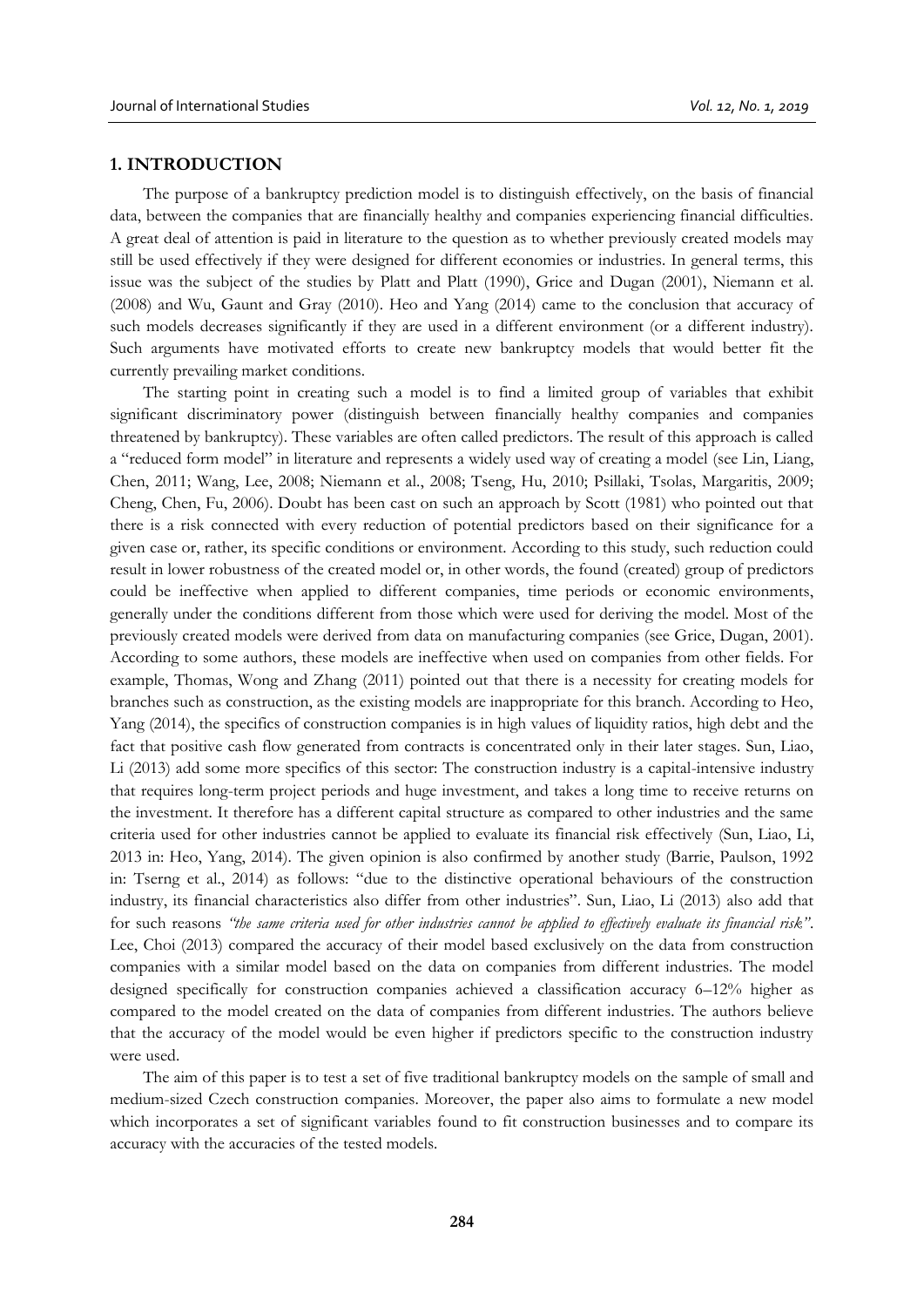#### **2. LITERATURE REVIEW**

Several studies have been concerned with the classification accuracy of famous bankruptcy models (e.g. Altman Z-score, Ohlson O-score and others), while the possibilities of re-estimating these models on a more up-to-date data set have also been analysed in order to obtain more accurate models.

For example, the study by Begley, Ming and Watts (1996) studied the classification errors of the Altman (1968) and Ohlson (1980) models. The authors re-estimate the models' coefficients using the COMPUSTAT data on companies listed on the NYSE and AMEX during the period 1980–1989. They focus only on large companies (asset value over 10 mil. USD). Their final sample consists of 165 companies which declared bankruptcy and 3,300 randomly selected non-bankrupt firms. By analysing the dataset from the 1980s, the authors of this study come to the conclusion that the combined error rate increased if the original coefficients are applied. The possible cause of this is that in both the Altman and Ohlson models *"a leverage ratio plays an important role, while during the 1980s there was an increasing acceptance of relatively high corporate debt levels. As a result, a given level of debt in the 1980s may not be associated with the same likelihood of bankruptcy as it was in the pre-1980 period."* (see Begley, Ming, Watts, 1996). These authors come to the conclusion that the Altman and Ohlson models do not perform well in a more recent time period (1980s data), even after re-estimating the model, as the combined error was not reduced.

Grice and Dugan (2003) analysed the stability of the coefficients of the Ohlson and Zmijewski models. This was performed by re-estimating the coefficients of the models and comparing them with the original values. The authors of this study used a Compustat database of North American and Canadian companies. Their hold-out sample contained 1,024 companies (183 distressed, 841 non-distressed) for the Zmijewski model and 1,043 (154 distressed, 889 non-distressed) for the Ohlson model. They come to the conclusion that the coefficients of the Zmijewski model are not stable over time periods and are not sensitive to industry classification. In the case of the Ohlson model, the result regarding sensitivity to time periods was similar, moreover the authors also confirmed the sensitivity to industry classification. Grice and Dugan (2003) also come to the conclusion that the relationship between financial ratios and financial distress changes over time. The original overall accuracy of the Zmijewski and Ohlson models for the original sample (originally reported by the authors of the models) were 98.2 and 96.4 %. The results of testing the model accuracies for a hold-out sample (see Grice, Dugan, 2003) indicate significantly lower results of 81.3 % for the Zmijewski model and 39.8 % for the Ohlson model. After re-estimating the coefficient, the accuracies range from 85.7 to 86.1 % in the case of the Zmijewski model and 88.1 to 88.7 % in the case of the Ohlson model.

The research by Singh and Mishra (2016) focused on a similar question. Specifically, one of the aims of their research was to compare the accuracies of the Altman (1968 version), Zmijewski and Ohlson models in two ways. Firstly, when the original coefficients are applied, and secondly, when the reestimated coefficients are applied. Their study was based on a research sample of 208 Indian manufacturing firms (130 distressed and non-distressed used as an estimation sample, 78 used as a holdout sample). The distressed firms in the sample registered were financially sick during the period 2006 to 2014. Singh and Mishra (2016) confirmed the results of Grice and Ingram (2001) regarding the instability of the given models' coefficients, claiming these coefficients unstable and sensitive to time periods, though in this case for Indian manufacturing firms. The predictive accuracy of the Altman model (in the case of the hold-out sample) was 61.538 %, while the accuracy rose to 88.462 % after re-estimation of the coefficients. The corresponding numbers were 79.487 % when using the original coefficients and 76.923 % after the coefficients were re-estimated in the case of the Zmijewski model. The overall accuracy was 64.103 % on the estimation sample and 89.744 % after re-estimation in the case of the Ohlson model. Reestimation was performed using the original methodology.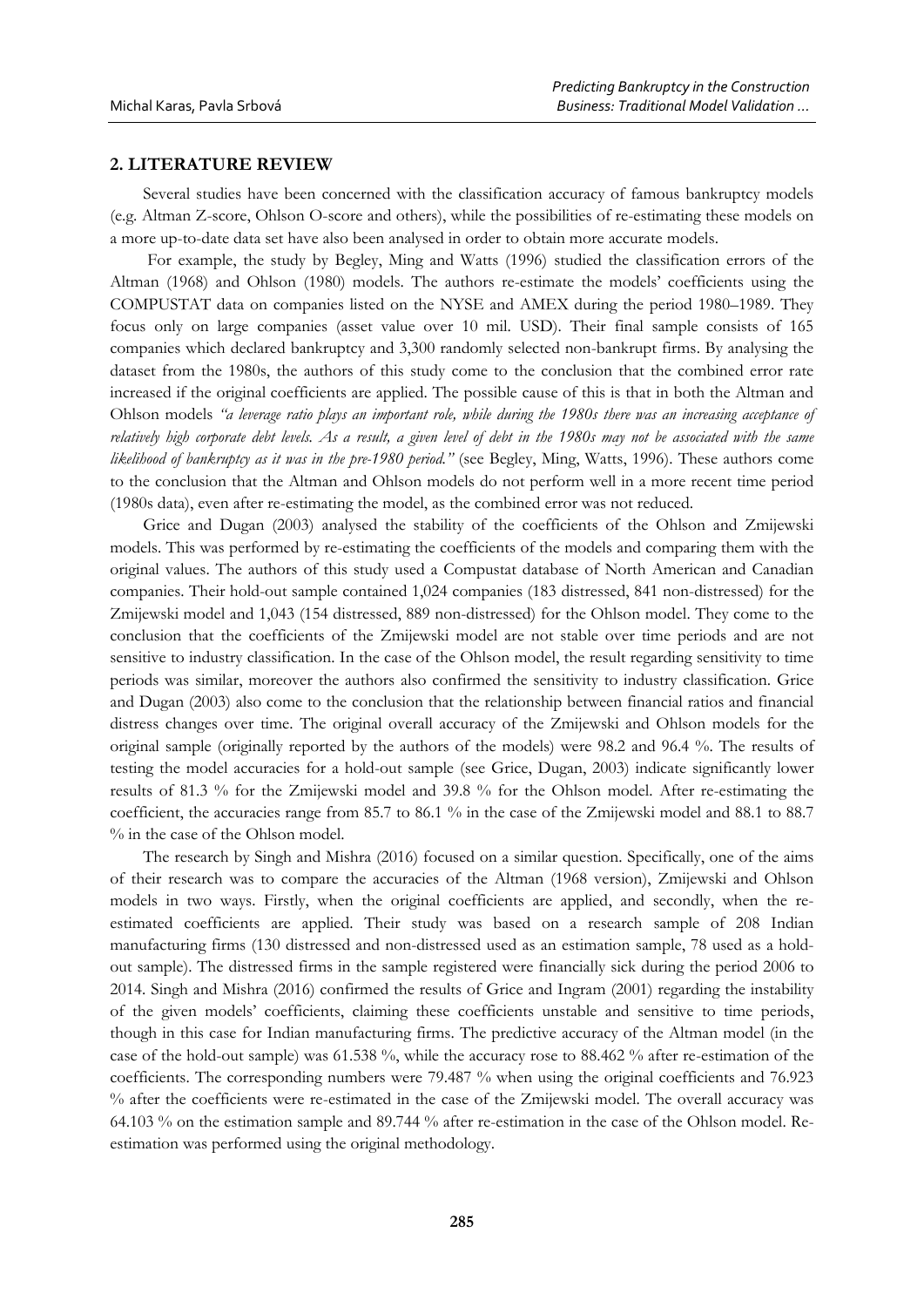It is, however, also possible to reach an opposite conclusion. Altman et al. (2017) carried out an extensive study on the classification performance of the Altman Z-score model in predicting bankruptcy. The performances of the models were analysed for firms from 28 European and 3 non-European (China, Columbia and the United States) countries. The time period under analysis was from 2002 to 2010. The sample consists of 2,602,563 non-failed and 38,215 failed firms. The authors come to the conclusion that the Z-score with the original coefficients performs very well in the international context. The topic of reestimating the model coefficients was also addressed, though the conclusion of the study was opposite or, rather, does not support the results of the previously mentioned studies (e.g. Grice and Ingram, 2001), as the *"re-estimation of the coefficients using MDA only marginally improved the classification performance, or, put differently, showing that the original coefficients are extremely robust across countries and over time*" (see Altman et al., 2017).

#### **3. SAMPLE AND METHODS USED**

The research sample consists of 4,420 small and medium-sized companies (4,243 non-failed, 177 failed) which operated in the construction business in the Czech Republic. In terms of the population, with 172,283 SMEs operating in the construction business in the Czech Republic in 2016 (see mpo.cz), the research sample covers 2.56 % of the population. We focus on construction companies for several reasons. Firstly, we agree that the construction branch is usually neglected by the main stream of literature on bankruptcy prediction. Secondly, we agree with Heo, Yang (2014) and Thomas Ng, Wong and Zhang (2011) who pointed out that the existing models are unsuitable for predicting bankruptcy in the construction industry. During the course of this research, we test a set of five traditional models – these models were created for different environments (countries or branches) and by using different methods. The bankrupt firms in the sample declared bankruptcy during 2011 and 2015, while we analysed the last five years of the bankrupt companies, i.e. the period under investigation is from 2006 to 2015. We focus on a five-year period prior to bankruptcy as, according to the literature (e.g. Beaver et al., 2005), the financial ratios have a predictive power up to five years prior to bankruptcy. The traditional models under investigation were the following: the revised Z-score, Springate's model, the Zmijewski model, Taffler's model and the IN05 model. A short description of the models follows.

#### **3.1. Revised Z-score Model (see Altman, 2000)**

The revised Z-score represents the original Z-score model (see Altman, 1968) adapted for non-listed companies (see Altman, 1983). The formula of the model is as follows (see Altman and Sabato, 2013):

 $Z = 0.717 * NWC/TA + 0.847 * RE/TA + 3.107 * EBIT/TA + 0.420 * BVE/TA + 0.998 * S/TA$ 

where: *NWC – net working capital (= current assets-current liabilities), TA – total assets, RE – retained earnings, EBIT – earnings before interest and taxes, BVE – book value of equity, S – sales.*

The grey zone interval is  $(1.23; 2.9)$ . For  $Z \le 1.23$  the company is classified by the model as threatened by bankruptcy; for  $Z > 2.9$  the company is classified as not threatened by bankruptcy, i.e. financially healthy. Altman and Sabato (2013) tested the model on a sample of US SMEs over the period from 1994 to 2002. The resulting overall accuracy of the model was 68 %, while type I error (the percentage of bankrupt firms classified as non-bankrupt) was 25.81 %.

#### **3.2. Springate's Model**

This model was derived in 1978 by using the method of discrimination analysis (see Imanzadeh et al., 2011). The model is inspired by Altman's model, but adjusted to the conditions of the Canadian market.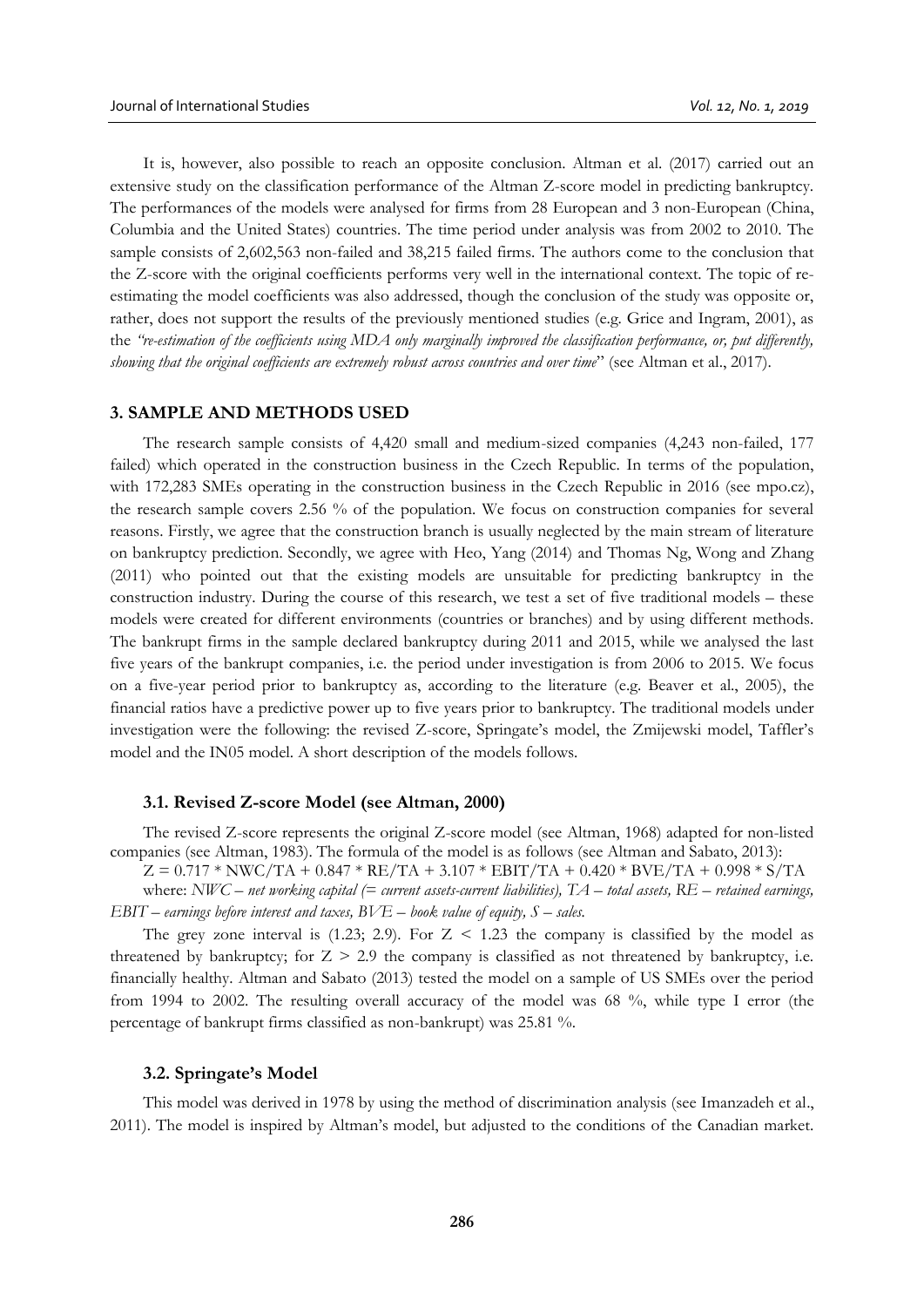The accuracy of the model, at the time it was derived, was 92.5 percent. The model could be described by the following formula:

 $S = 1.3 * NWC/TA + 3.07 * EBIT/TA + 0.66 * EBT/CL + 0.4 * S/TA$ 

where: *NWC – net working capital (= current assets-current liabilities), TA – total assets, EBIT – earnings before interest and taxes, EBT – earnings before taxes, CL – current liabilities, S – sales.*

The model interpretation is as follows: if S < 0.862 the given company is threatened by bankruptcy.

#### **3.3. The Zmijewski Model**

Mark Zmijewski published his model in 1984. He derived his model by using probit analysis (see Zmijewski, 1984). The model could be described by the following formula:

 $Z = -4.3 - 4.5 * EAT/TA + 5.7 * TL/TA + 0.004 * CA/CL$ 

where: *EAT – earnings after taxes, TA – total assets, TL – total liabilities, CL – current liabilities, CA – current assets.*

The model provides results in the form of a probability of bankruptcy (P). This probability is given by the formula:  $P = 1 / (1 + exp(-Z))$ . For  $P > 0.5$ , the company is considered threatened by bankruptcy.

#### **3.4. Taffler's Model**

The model was published in 1977. Its construction is based on Altman's model and the model is also based on the method of discrimination analysis (see Taffler, 1982). The model could be described by the following formula:

 $T = 0.53 * EBT/CL + 0.13 * CA/CL + 0.18 * CL/TA + 0.16 * S/TA$ where: *EBT – earnings before taxes, CL – current liabilities, CA – current assets, TA – total assets, S – sales.*

The grey zone interval is  $(0.2; 0.3)$ . For T < 0.2, the company is classified by the model as threatened by bankruptcy, for  $T > 0.3$  it is classified as not threatened by bankruptcy, i.e. financially healthy.

#### **3.5. The IN05 Model**

The IN05 is the only one of the tested models developed specifically for Czech companies (see Neumaier and Neumaierová, 2005). The formula of the model is as follows:

IN05 =  $0.13 * T_A/T_L + 0.04 * EBIT/IE + 3.97 * EBIT/TA + 0.21 * OR/TA + 0.09 * CA/CL$ where: *TL – total liabilities, OR – operating revenue, CA – current assets, CL – current liabilities.*

The grey zone interval is  $(0.9; 1.6)$ . For IN05 < 0.9, the company is classified by the model as threatened by bankruptcy; for  $IN05 \geq 1.6$  it is classified as not threatened by bankruptcy, i.e. financially healthy. For  $0.9 \leq N005 \leq 1.6$  the predicted fate of the analysed company is not clear (the so-called grey zone). At the time at which the model was created, its authors summarised its prediction ability as follows (Neumaier and Neumaierová, 2005, p. 146): "*If the index value for a given company falls beneath the lower limit, there is a 9 % probability that the company is headed for bankruptcy and a probability of 76 % that it will not create value. A company in the grey zone has a practically 50 % probability of bankruptcy and a 70 % probability of creating value. A company above the upper limit will have a 92 % probability of not going bankrupt and a 95 % probability of creating value*".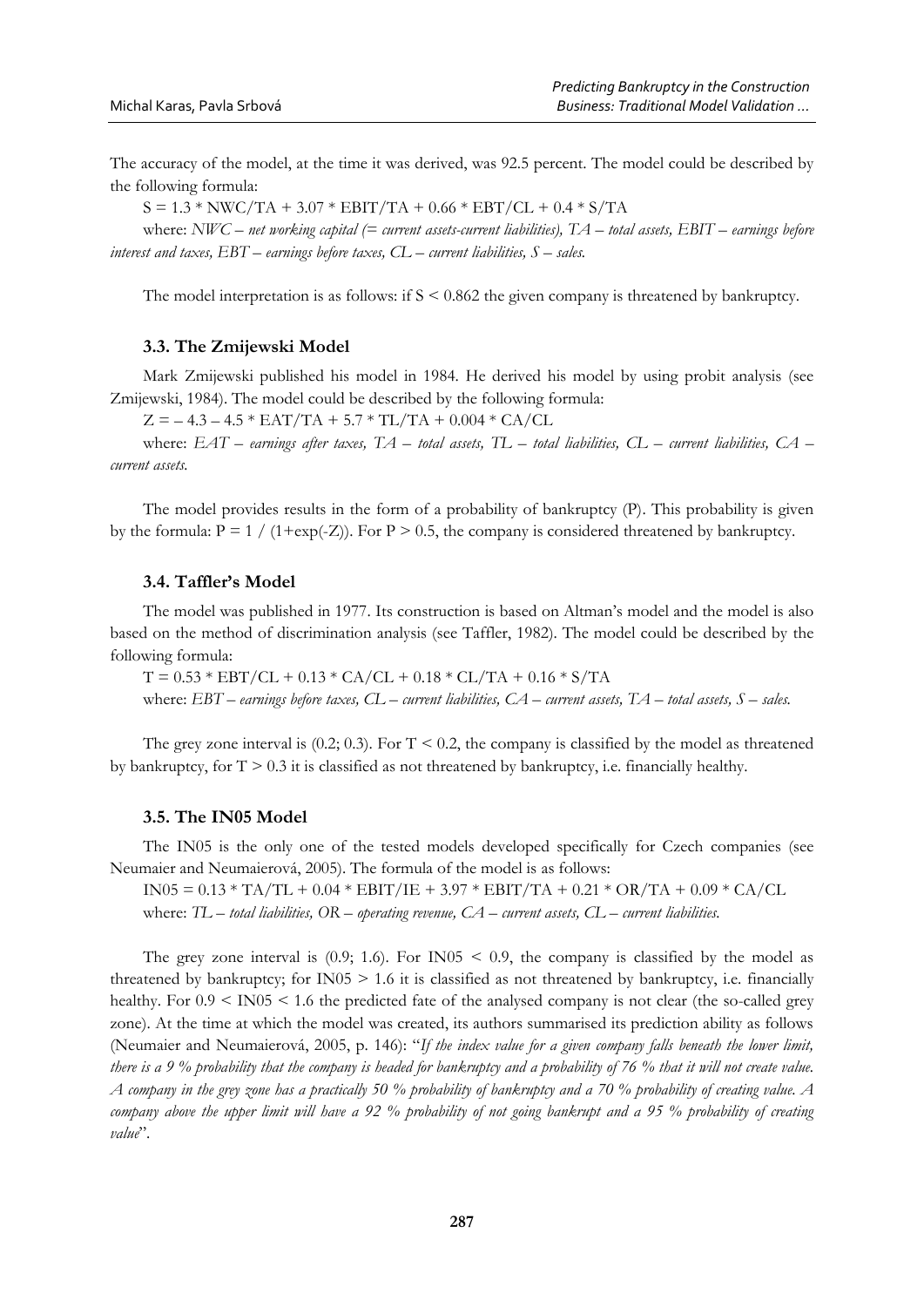# **4. RESULTS OF EVALUATING MODEL ACCURACY**

The following table shows descriptive statistics of the analysed sample. The values are shown for the period of a year prior to bankruptcy (referred to as the T+1 period). The character of the subsample is differentiated by the abbreviations "A" for active (non-defaulted) companies and "B" for companies prior to bankruptcy (see column "Bankrupt").

Table 1

|                                                                                       | Bankrupt         | Valid N | Mean                                                                                                                                                                                                                                                                                                                                                                                                                                                                                                        | Median   | Minimum    | Maximum  | Std. Dev. |
|---------------------------------------------------------------------------------------|------------------|---------|-------------------------------------------------------------------------------------------------------------------------------------------------------------------------------------------------------------------------------------------------------------------------------------------------------------------------------------------------------------------------------------------------------------------------------------------------------------------------------------------------------------|----------|------------|----------|-----------|
|                                                                                       | $\mathbf{A}$     | 4174    | 3.06315                                                                                                                                                                                                                                                                                                                                                                                                                                                                                                     | 0.620806 | $-78.81$   | 1949.00  | 33.6327   |
|                                                                                       | $\, {\bf B}$     | 155     | 0.8837<br>0.019829<br>5.72174<br>1.568201<br>2.0076<br>0.895561<br>0.50959<br>0.461252<br>65.0784<br>0.875958<br>0.06892<br>0.042944<br>0.7595<br>$-0.001517$<br>56.71145<br>9.000000<br>$-63.4502$<br>7.718391<br>0.09803<br>0.062618<br>$-0.0836$<br>0.000000<br>0.55945<br>0.115441<br>0.4173<br>$-0.000375$<br>0.14867<br>0.086932<br>$-60.3987$<br>0.015307<br>2.69027<br>2.130641<br>1.9115<br>1.452503<br>0.24644<br>0.227210<br>$-66.9375$<br>0.000000<br>2.56704<br>2.065575<br>1.8154<br>1.352583 | $-1.00$  | 77.000     | 8.1004   |           |
| BVE/TL<br>CA/CL<br>CL/TA<br>EAT/TA<br>EBIT/IE<br>EBIT/TA<br>EBT/CL<br>NWC/TA<br>OR/TA | $\boldsymbol{A}$ | 4166    |                                                                                                                                                                                                                                                                                                                                                                                                                                                                                                             |          | $-59.85$   | 3526.00  | 71.7540   |
|                                                                                       | $\, {\bf B}$     | 154     |                                                                                                                                                                                                                                                                                                                                                                                                                                                                                                             |          | 0.00       | 78.000   | 8.3716    |
|                                                                                       | $\mathbf{A}$     | 4180    |                                                                                                                                                                                                                                                                                                                                                                                                                                                                                                             |          | $-2.96$    | 8.31     | 0.4253    |
|                                                                                       | $\bf{B}$         | 156     |                                                                                                                                                                                                                                                                                                                                                                                                                                                                                                             |          | $0.00\,$   | 9421.000 | 754.9961  |
|                                                                                       | $\mathbf{A}$     | 4180    |                                                                                                                                                                                                                                                                                                                                                                                                                                                                                                             |          | $-10.34$   | 2.96     | 0.2513    |
|                                                                                       | $\, {\bf B}$     | 156     |                                                                                                                                                                                                                                                                                                                                                                                                                                                                                                             |          | $-4.40$    | 136.500  | 10.9533   |
|                                                                                       | $\boldsymbol{A}$ | 4184    |                                                                                                                                                                                                                                                                                                                                                                                                                                                                                                             |          | $-9852.00$ | 23472.00 | 621.2808  |
|                                                                                       | $\bf{B}$         | 177     |                                                                                                                                                                                                                                                                                                                                                                                                                                                                                                             |          | $-9607.00$ | 180.343  | 728.7063  |
|                                                                                       | $\boldsymbol{A}$ | 4180    |                                                                                                                                                                                                                                                                                                                                                                                                                                                                                                             |          | $-1.65$    | 2.97     | 0.2012    |
|                                                                                       | $\bf{B}$         | 156     |                                                                                                                                                                                                                                                                                                                                                                                                                                                                                                             |          | $-4.31$    | 3.300    | 0.5830    |
|                                                                                       | $\boldsymbol{A}$ | 4166    |                                                                                                                                                                                                                                                                                                                                                                                                                                                                                                             |          | $-51.00$   | 293.00   | 5.5319    |
|                                                                                       | $\overline{B}$   | 154     |                                                                                                                                                                                                                                                                                                                                                                                                                                                                                                             |          | $-2.25$    | 77.000   | 6.2238    |
|                                                                                       | $\boldsymbol{A}$ | 4180    |                                                                                                                                                                                                                                                                                                                                                                                                                                                                                                             |          | $-6.18$    | 1.00     | 0.2480    |
|                                                                                       | $\overline{B}$   | 156     |                                                                                                                                                                                                                                                                                                                                                                                                                                                                                                             |          | $-9421.00$ | 5.641    | 754.2838  |
|                                                                                       | $\boldsymbol{A}$ | 4180    |                                                                                                                                                                                                                                                                                                                                                                                                                                                                                                             |          | $-33.69$   | 303.90   | 5.4913    |
|                                                                                       | $\, {\bf B}$     | 156     |                                                                                                                                                                                                                                                                                                                                                                                                                                                                                                             |          | $-0.02$    | 16.683   | 2.2538    |
| RE/TA                                                                                 | $\boldsymbol{A}$ | 4180    |                                                                                                                                                                                                                                                                                                                                                                                                                                                                                                             |          | $-9.38$    | 10.68    | 0.4932    |
|                                                                                       | $\, {\bf B}$     | 156     |                                                                                                                                                                                                                                                                                                                                                                                                                                                                                                             |          | $-9606.50$ | 0.781    | 770.8610  |
|                                                                                       | $\boldsymbol{A}$ | 4180    |                                                                                                                                                                                                                                                                                                                                                                                                                                                                                                             |          | $-33.55$   | 303.90   | 5.2736    |
| S/TA                                                                                  | $\overline{B}$   | 156     |                                                                                                                                                                                                                                                                                                                                                                                                                                                                                                             |          | $-0.02$    | 18.133   | 2.2669    |
| TA/TL                                                                                 | $\mathbf{A}$     | 4174    | 4.06661                                                                                                                                                                                                                                                                                                                                                                                                                                                                                                     | 1.621280 | $-77.81$   | 1950.00  | 33.6349   |
|                                                                                       | $\, {\bf B}$     | 155     | 1.8802                                                                                                                                                                                                                                                                                                                                                                                                                                                                                                      | 1.019829 | $0.00\,$   | 78.000   | 8.1010    |
| TL/TA                                                                                 | $\boldsymbol{A}$ | 4180    | 0.62480                                                                                                                                                                                                                                                                                                                                                                                                                                                                                                     | 0.612234 | $-2.96$    | 9.06     | 0.4600    |
|                                                                                       | $\, {\bf B}$     | 156     | 66.7065                                                                                                                                                                                                                                                                                                                                                                                                                                                                                                     | 0.978730 | 0.00       | 9421.000 | 755.9135  |

Descriptive statistics of the variables under analysis

Source: Own calculation based on data from the Amadeus Database

The accuracies of the models were evaluated in two ways. First, as a percentage of correctly classified bankrupt and non-bankrupt companies, with respect to the original setting of the cut-off score (or generally grey zone borders). Second, by using ROC curves and the corresponding Area Under Curve (AUC) value, regardless of the setting of the cut-off score.

The first evaluated model is Altman's model.

¨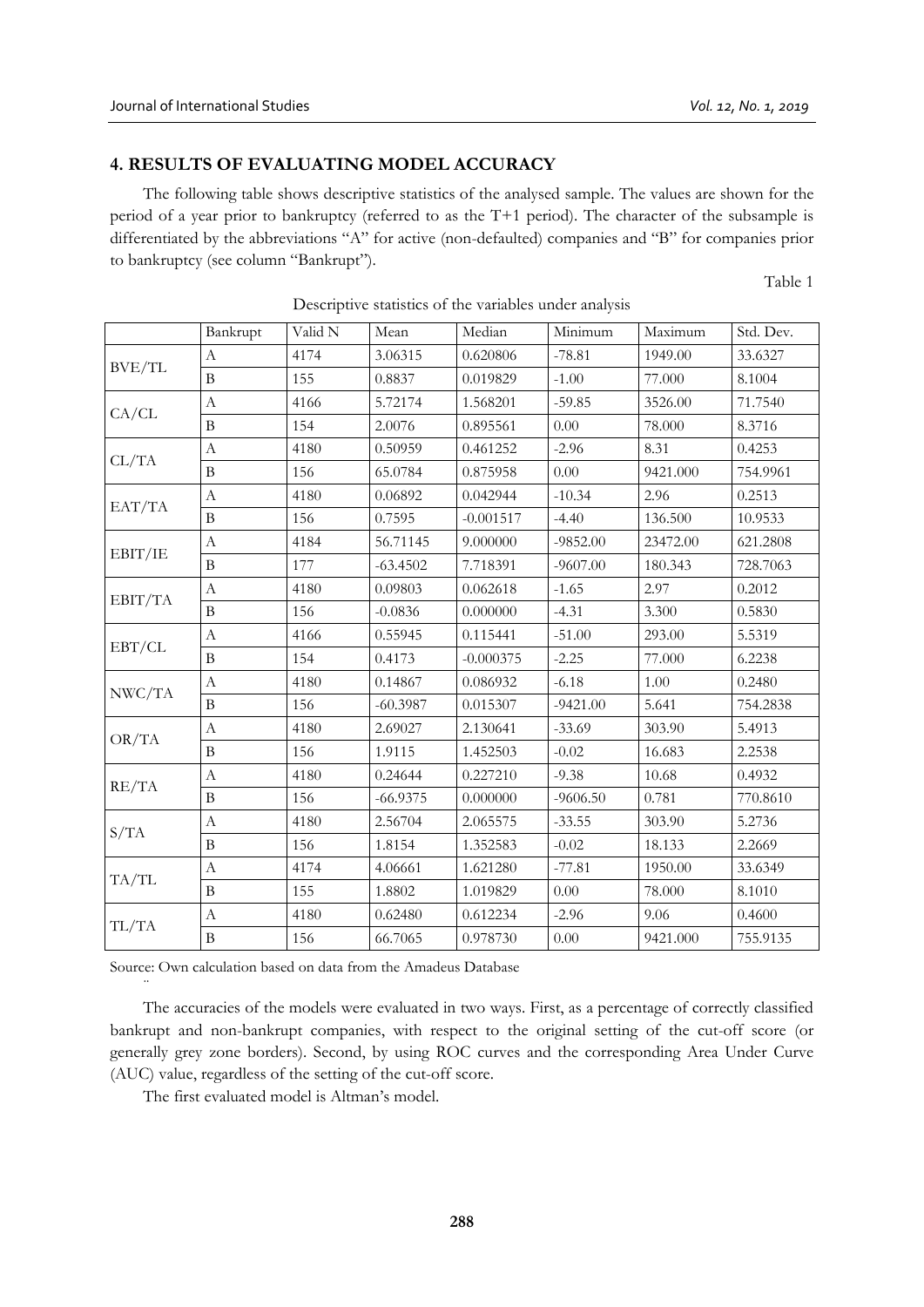| Model  | Category                      | $T+1$ | $T+2$ | $T+3$ | $T+4$ | $T+5$ |
|--------|-------------------------------|-------|-------|-------|-------|-------|
| Altman | Non-failed $(\% )$            | 63.13 | 56.56 | 53.42 | 53.97 | 53.2  |
|        | Failed $(\% )$                | 46.45 | 41.4  | 29.53 | 18.84 | 49.23 |
|        | Grey zone (non-failed) $(\%)$ | 29.23 | 33.66 | 34.93 | 34.44 | 35.79 |
|        | Grey zone (failed) $(\%)$     | 35.48 | 43.31 | 47.65 | 42.75 | 30    |

Results of testing Altman's model

Source: Own calculation based on data from the Amadeus Database

The percentage of correctly classified non-failed companies in the period  $t+1$  is 63.13 %, while the corresponding number for failed companies is just 46.45 %. For the more distant periods prior to bankruptcy the numbers are even lower, just 53.2 % for the t+5 period in the case of non-failed companies, while the number is just 49.23 % in the case of failed companies for the same period. A large proportion of the analysed companies end up in the grey zone; on average 33.6 % of non-failed companies and 39.8 % of failed companies.

The next model under analysis is Springate's model.

Results of testing Springate's model

| Model     | Lategory   | $T+1$ | $T+2$ | $T+3$ | $T+4$ | $T+5$ |
|-----------|------------|-------|-------|-------|-------|-------|
|           | Non-failed | 78.3  | 73.97 | 68.09 | 66.44 | 70.47 |
| Springate | Failed     | 62.34 | 61.15 | 51.01 | 39.86 | 35.38 |

Source: Own calculation based on data from the Amadeus Database

The accuracies are significantly higher in the case of Springate's model; for the period t+1 the percentage of correctly classified non-failed companies attained the value of 78.3 %, while in the case of failed companies the number is again higher than in the case of Altman's model, specifically 62.34 %. The possible reason for this is that Springate's model does not apply the grey zone interval for evaluation of the results. On average, the model leads to correct classification in the case of 71.4 % of non-failed companies and 49.9 % of failed companies in the period up to five years prior to bankruptcy. So far, the analysed models were derived using the method of discrimination analysis.

The third model under investigation is Zmijewski's model which was derived using the probit method which applies a probabilistic approach.

Table 4

| Model     | Lategory   | $T+1$ | $T+2$ | $T+3$ | $T+4$ | $T+5$ |
|-----------|------------|-------|-------|-------|-------|-------|
| Zmijewski | Non-failed | 68.58 | 64.56 | 63.23 | 64.51 | 66.59 |
|           | Failed     | 85.71 | 80.25 | 74.5  | 64.49 | 63.08 |

Results of testing Zmijewski's model

Source: Own calculation based on data from the Amadeus Database

The percentage of correctly classified failed companies is, in contrast to the previous model, higher than the percentage of correctly classified non-failed companies. Namely, for the t+1 period, the model leads to correct classification in the case of 85.71 % of failed companies and 68.58 % in the case of non-

Table 2

Table 3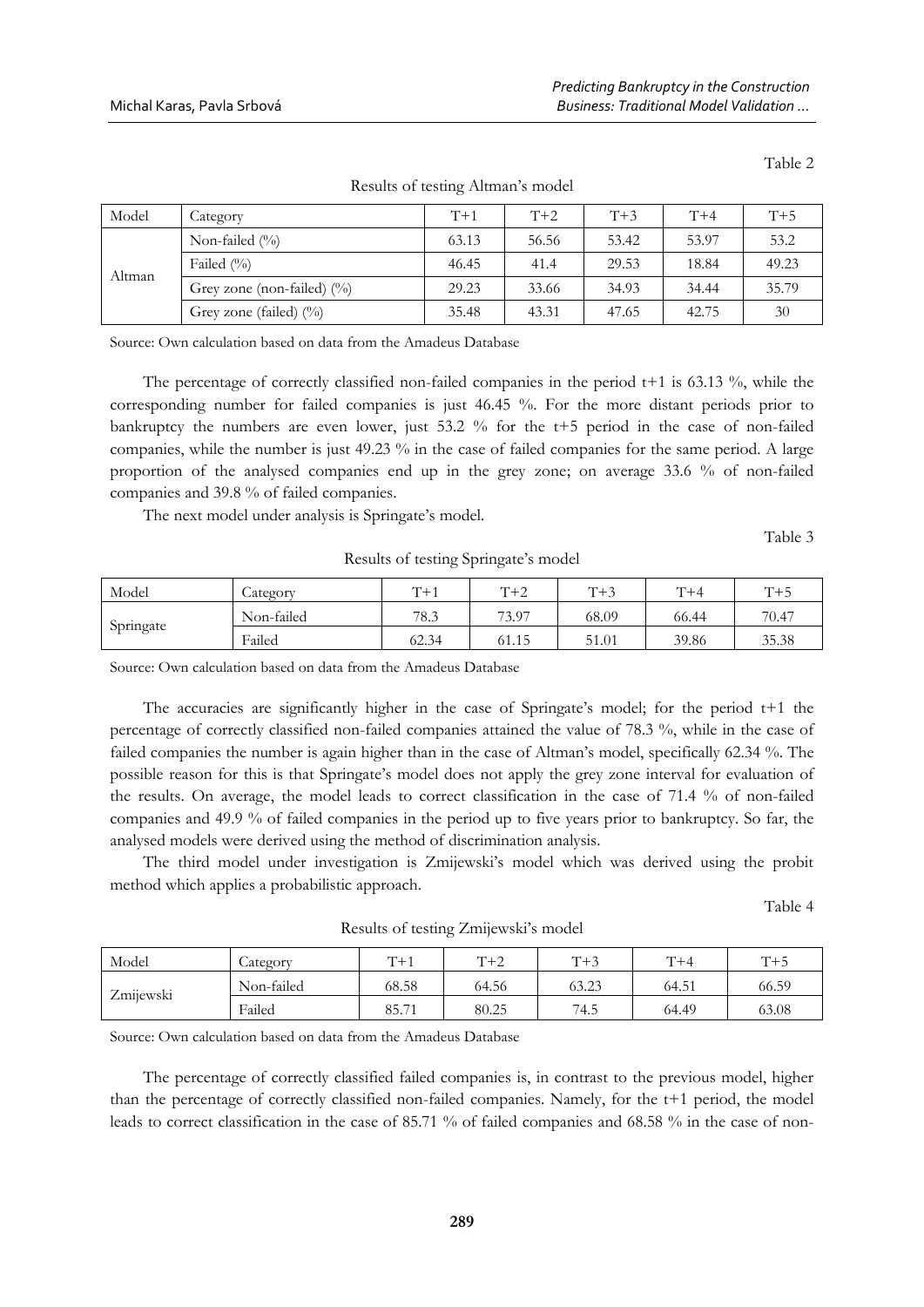failed companies. On average, the model leads to correct classification in the case of 65.4 % of non-failed companies and 73.6 % of failed companies in the period up to five years prior to bankruptcy.

The testing of Taffler's model follows; the model was derived using linear discrimination analysis and applies the grey zone concept.

Table 5

| Model   | Category               | $T+1$ | $T+2$ | $T+3$ | $T+4$ | $T+5$ |
|---------|------------------------|-------|-------|-------|-------|-------|
| Taffler | Non-failed             | 94.22 | 91.7  | 90.03 | 89.59 | 91.33 |
|         | Failed                 | 9.74  | 12.1  | 6.71  | 5.07  | 5.38  |
|         | Grey zone (non-failed) | 2.28  | 3.49  | 3.42  | 3.59  | 3.48  |
|         | Grey zone (failed)     | 9.09  | 8.28  | 7.38  | 4.35  | 3.85  |

Results of testing Taffler's model

Source: Own calculation based on data from the Amadeus Database

Analysis of the percentage of correctly classified companies reveals a quite evident disproportion in the figures. Application of the model leads to a very high percentage of correctly classified observations in the case of non-failed companies (namely 94.22 % for the t+1 period), while the corresponding number was only 9.74 % (for the t+1 period) in the case of failed companies. The situation is rather analogous on average, with the model leading to correct classification in the case of 91.3 % of non-failed companies and 7.8 percent of failed companies in the period up to five years prior to bankruptcy. As the grey zone interval is relatively short, the percentage of observations which ended up in the grey zone is relatively low, i.e. 3.3 % of non-failed companies and 6.6 % of failed companies.

The last model subjected to analysis was the Czech model IN05.

Table 6

| Model | Category               | $T+1$ | $T+2$ | $T+3$ | $T+4$ | $T+5$ |
|-------|------------------------|-------|-------|-------|-------|-------|
| IN05  | Non-failed             | 50.36 | 43.29 | 37.91 | 37.02 | 39.34 |
|       | Failed                 | 68.83 | 62.42 | 54.36 | 47.83 | 38.46 |
|       | Grey zone (non-failed) | 32.14 | 34.36 | 34.38 | 33.89 | 36.02 |
|       | Grey zone (failed)     | 21.43 | 25.48 | 33.56 | 28.26 | 39.23 |

Results of testing the IN05 model

Source: Own calculation based on data from the Amadeus Database

The IN05 model was derived specifically for Czech businesses. The percentages of correctly classified companies are rather comparable to those which resulted from testing Altman's model. However, the percentage, in the case of failed companies, is higher, being 68.83 % for the t+1 period (it was 46.45 % in the case of Altman's model). The equivalent number in the case of non-failed companies is 50.36 % which is, in contrast, lower (it was 63.13 % for Altman's model). When comparing the percentage of failed companies in the grey zone interval, the number is seen to be rather lower, specifically 29.6 %, in the case of the IN05 model (39.8 % in the case of Altman's model).

The above results of testing model accuracies were obtained with respect to the original cut-off score values. The results showed that the accuracies are lower as compared to the original values at the time at which the models were derived. A possible cause of this is a shift of the cut-off score or grey zone interval. Therefore, the next step of testing the models is to apply ROC curves.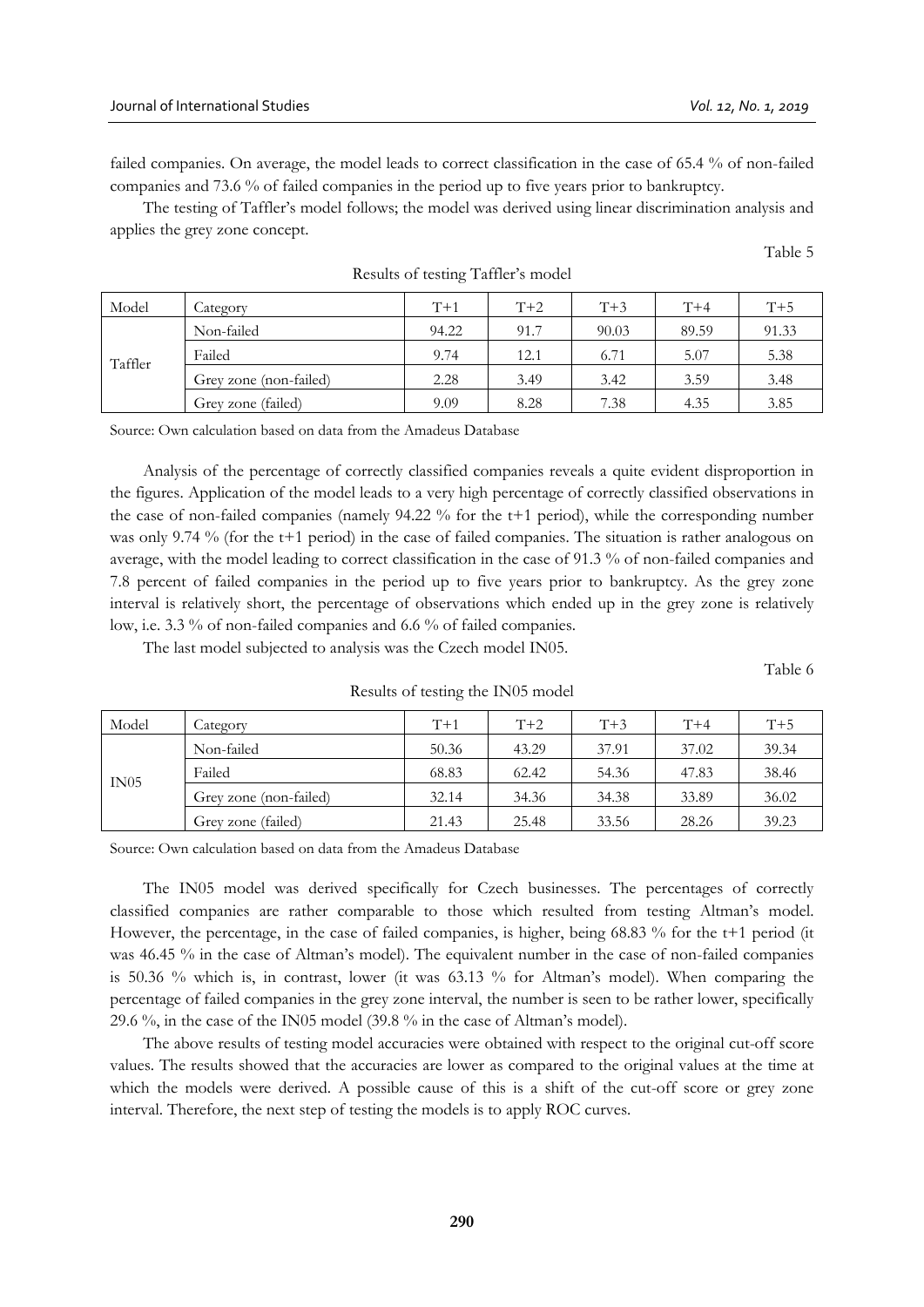| Tested model | AUC   | Std. Error <sup>a</sup> |                          | Asymptotic 95% Confidence Interval |             |  |
|--------------|-------|-------------------------|--------------------------|------------------------------------|-------------|--|
|              |       |                         | Asymp. Sig. <sup>b</sup> | Lower Bound                        | Upper Bound |  |
| Altman       | 0.807 | 0.021                   | 0.000000                 | 0.767                              | 0.848       |  |
| Springate    | 0.772 | 0.021                   | 0.000000                 | 0.731                              | 0.814       |  |
| Taffler      | 0.693 | 0.023                   | 0.000000                 | 0.648                              | 0.739       |  |
| In05         | 0.809 | 0.019                   | 0.000000                 | 0.772                              | 0.847       |  |
| Zmiiewski    | 0.839 | 0.017                   | 0.000000                 | 0.806                              | 0.871       |  |

*Notes*: a. Under the nonparametric assumption, b. Null hypothesis: true area = 0.5. *Source*: Own calculation based on data from the Amadeus Database

According to the Area Under Curve (AUC), all models provide the user with a result better than a random choice would, as all the AUC values are higher than 0.5, while all the found values of AUC are significant at the 1% level. The highest score was achieved by the application of Zmijewski's model (AUC) of 0.839), followed by the IN05 model (with an AUC of 0.809), with Altman's model attaining a highly comparable value of 0.807. In contrast, Springate's model was related with the second lowest score (AUC of 0.772), while the lowest score was attained by application of Taffler's model. The highest AUC value of the analysed model (the value of Zmijewski's model) will further serve as a reference value for the purposes of testing the newly created model.

# **5. CREATING A NEW MODEL**

In this phase, we focused on whether better results could be achieved if a new model, specifically derived for construction companies, is created. A list of 35 potential predictors was drawn up on the basis of a review of the literature.

Table 8

Table 7

| No.            | Variable                             | No. | Variable                               |
|----------------|--------------------------------------|-----|----------------------------------------|
| 1              | cash flow/sales                      | 19  | net income/operating revenue*          |
| $\overline{2}$ | cash flow/total assets*              | 20  | net income/total assets                |
| 3              | cash flow/total liabilities*         | 21  | operating revenue/current assets*      |
| 4              | current assets/total liabilities     | 22  | operating revenue/current liabilities* |
| 5              | current assets/current liabilities   | 23  | operating revenue/fixed assets         |
| 6              | current assets/total assets*         | 24  | operating revenue/total assets         |
| 7              | current liabilities/sales            | 25  | operating revenue/total liabilities    |
| $\,8\,$        | current assets/sales                 | 26  | profit margin (3-year average)         |
| 9              | EBIT/interest paid                   | 27  | retained earnings/total assets         |
| $10\,$         | EBIT/total assets                    | 28  | sales/total assets*                    |
| 11             | EBITDA/interest paid*                | 29  | shareholder funds/total liabilities    |
| 12             | EBITDA/total liabilities*            | 30  | tangible fixed assets/total assets     |
| 13             | EBT/current liabilities*             | 31  | total assets/total liabilities         |
| 14             | EBT/operating revenue*               | 32  | total liabilities/EBITDA               |
| 15             | intangible fixed assets/total assets | 33  | total liabilities/total assets*        |
| 16             | net income/capital*                  | 34  | working capital/total assets           |
| 17             | net income/current assets*           | 35  | working capital/sales*                 |
| 18             | net income/fixed assets*             |     |                                        |

The list of potential predictors

*Source*: Beaver, 1966; Altman, 1968; Deakin, 1972; Ohlson, 1980; Ding et al., 2008; Wang, Lee, 2008; Niemann et al., 2008; Beaver et al., 2005; Tseng, Hu, 2010; Psillaki, Tsolas, Margaritis, 2009-

*Note*: \*variables removed from the initial sample due to strong correlation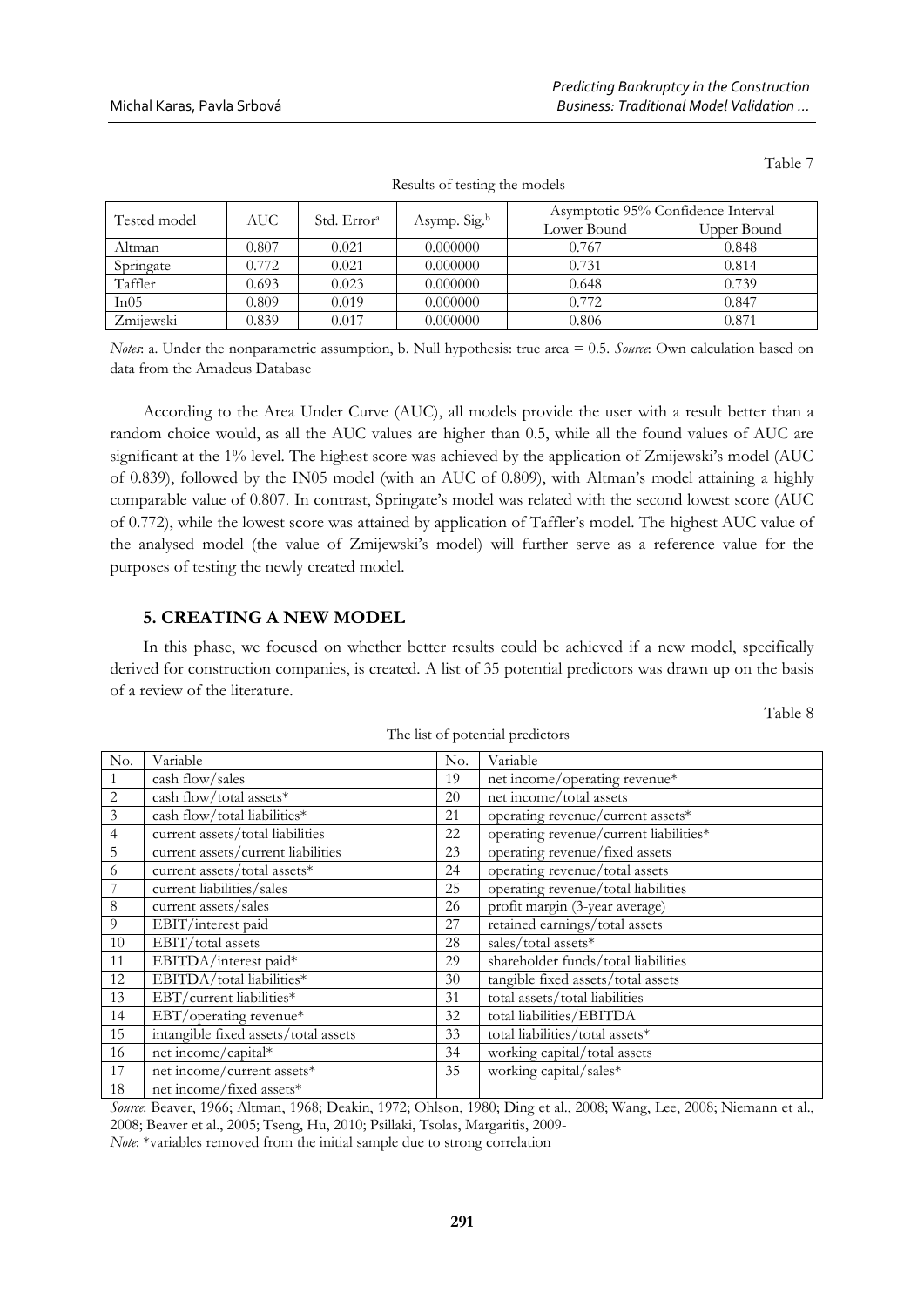As the initial set of financial ratios was gathered from different sources, it was necessary to check for similarly defined variables which would exhibit a strong correlation. It was found by correlation analysis that 16 of the 35 analysed ratios need to be excluded from the sample due to strong correlation (Spearman's rank coefficient higher than 0.9). Stepwise discrimination analysis was applied (both forward selection and backward elimination) to find a significant set of variables for deriving the model. The backward elimination method leads to a more significant model. The Wilk's lambda of the resultant model attained a value of 0.62387 (which is equivalent to  $F(4; 266) = 40.093$  for which the p-value is  $p \le 0.001$ ). The variables of the model and their contribution to the discriminant power of the model are listed below. All the variables are significant at the 1% level.

Table 9

| Variable                          | Wilk's<br>lambda | Parc.<br>lambda | F to rem | p-value | Toler. | 1-toler.<br>$(R^2)$ |
|-----------------------------------|------------------|-----------------|----------|---------|--------|---------------------|
| Net income/total assets***        | 0.692            | 0.902           | 28.925   | 0.000   | 0.105  | 0.895               |
| EBIT/total assets***              | 0.65             | 0.959           | 11.341   | 0.001   | 0.104  | 0.896               |
| Retained earnings/total assets*** | 0.675            | 0.924           | 21.757   | 0.000   | 0.917  | 0.083               |
| Current liabilities/sales***      | 0.665            | 0.938           | 17.666   | 0.000   | 0.917  | 0.083               |

The list of potential predictors

*Note*: \*\*\*significant at the 1% level.

*Source*: Own calculation based on data from the Amadeus Database

The final model consists of four variables – the return on assets based on EAT (net income/total assets), followed by the return on assets based on EBIT (EBIT/total assets), the past profitability of assets (retained earnings/total assets) and the liabilities turnover based on sales (current liabilities/sales). The discrimination function of the model could be described by the following formula:

 $M = 20.8 * EAT/TA - 12.054 * EBIT/TA + 3.116 * RE/TA - 2.399 * CL/S$ 

where: *EAT – earnings after taxes, TA – total assets, EBIT – earnings before interest and taxes, RE – retained earnings, CL – current liabilities, CA – current assets, S – sales.*

The model's interpretation is as follows: for  $M > -0.6$  the company is evaluated as threatened by failure (bankruptcy), otherwise it is evaluated as not threatened by failure (bankruptcy). The presented model was tested both on the learning and the test sample for the period t+1, the results are listed below.

Table 10

| Category/sample | $\frac{(0)}{(0)}$<br>Learning sample, | Test sample<br>$\binom{0}{0}$         |
|-----------------|---------------------------------------|---------------------------------------|
| Non-failed      | 84.62                                 | 77.28                                 |
| Failed          | 022<br>04.J                           | QE<br>$\overline{\phantom{a}}$<br>0J. |

The percentage of correctly classified companies – the created model

*Source*: Own calculation based on data from the Amadeus Database

When comparing the results with the results of testing the Zmijewski model, which achieved the highest accuracies of the analysed models, we can come to the conclusion that the created model exhibits a comparable percentage on the sample of failed companies (82.3 on the test sample and 85.71 on the test sample, while the Zmijewski model recorded 85.71). In the case of non-failed companies, the results are more favourable for the created model as the percentages are higher (train sample 84.62 and test sample 77.28, while the Zmijewski model recorded 85.71). The next step is to compare the accuracies in terms of AUC.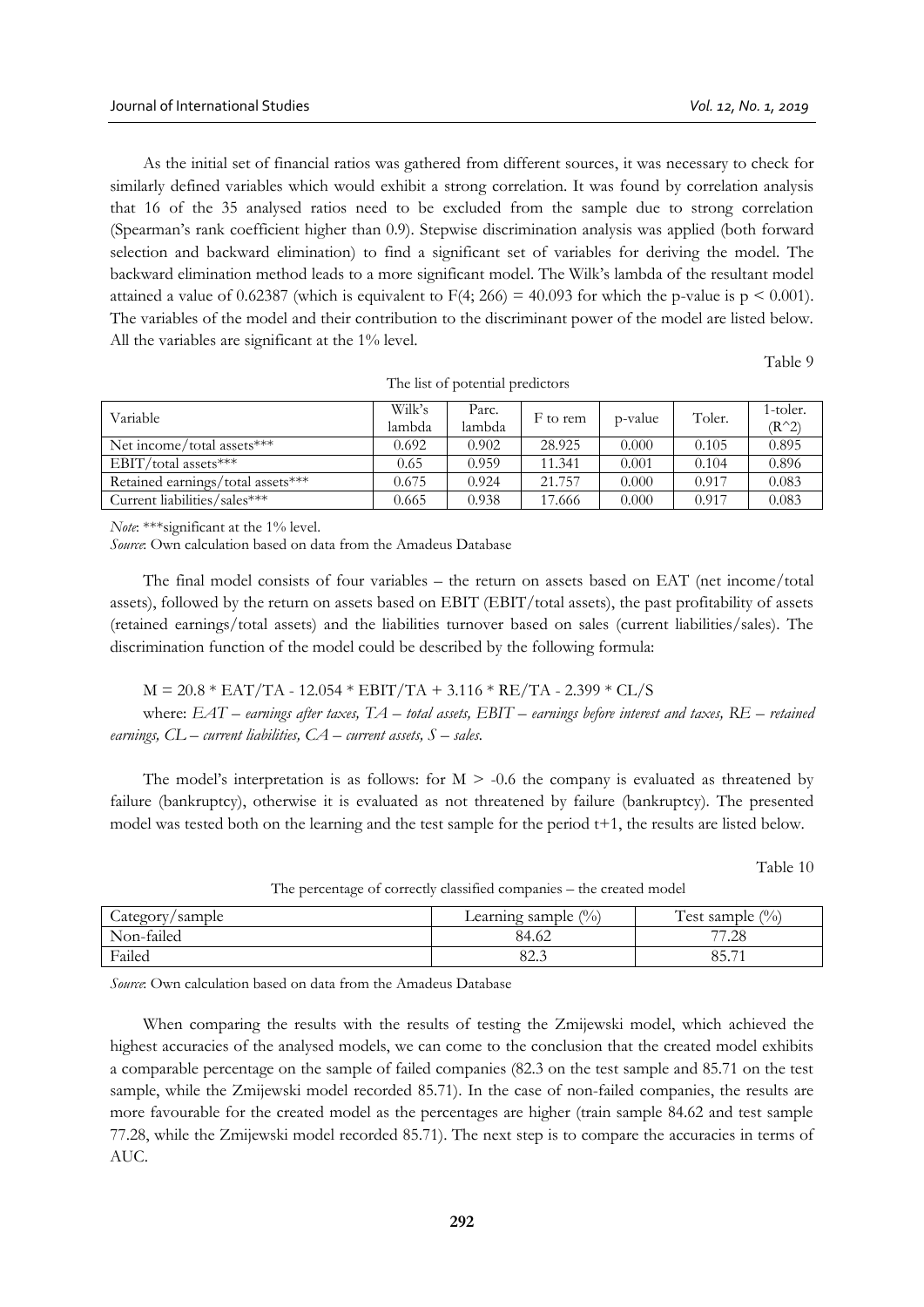## **6. DISCUSSION**

When viewing bankruptcy prediction models in the context of the environment specifics (current market or branch conditions) it is possible to deduce that these models are environment or branch specific which results in their lower prediction accuracies when applied under alternative conditions (see, for example, Wu, Gaunt and Gray, 2010 or Heo, Yang, 2014). As a result, much scientific effort is expended in deriving new models which would better fit current conditions. Nevertheless, there are branches which are relatively neglected by the literature, for example construction, as has been pointed out by Thomas, Wong and Zhang (2011). The aim of the paper was to contribute a new bankruptcy model to the current literature which would better fit the conditions of construction businesses. The presented model was derived using linear discrimination analysis which is, according to Aziz, Dar (2006), the most frequently applied method.

There are four variables in the model. Three of them are measures of profitability, either current (net income/total assets or EBIT/total assets) or past (retained earnings/total assets). Profitability ratios play a vital role in bankruptcy prediction in general. An explanation can be found in Altman (1968, p. 595): *"Since a firm's ultimate existence is based on the earning power of its assets, this ratio appears to be particularly appropriate for studies dealing with corporate failure. Furthermore, insolvency in a bankruptcy sense occurs when the total liabilities exceed a fair valuation of the firm's assets with value determined by the earning power of the assets".*

The most frequently used profitability indicator is the return on assets (based on EBIT). This indicator is often mentioned as the most significant predictor of most Altman models (for example, Altman, 1968, 1973, 1977, 1983) or other authors' models, e.g. Li, Sun (2009), Mileris, Boguslaukas (2011) or Psillaki, Tsolas, Margaritis (2009). In his paper, Shumway (2001) suggests that tests of the significance of bankruptcy predictors are often biased as the methods used do not consider the time factor. In this context he re-evaluated several typically applied predictors and found that only two of them remain significant, of which one was the return on assets (based on EBIT).

Moreover, speaking about the profitability of construction businesses in the Czech Republic, Spička (2013) concluded that typical bankruptcy manifestations in construction companies in the Czech Republic included high indebtedness due to current liabilities, low labour productivity and a negative return on assets. Working capital management is particularly problematic of SME financing, in which payment discipline plays a vital role, and this problem often turns into a direct threat of bankruptcy (Ključnikov, Kozubíková, Sopková, 2017). The factor of current liabilities is incorporated in the created model in the form of a ratio of current liabilities and sales; moreover, the return on assets is also a significant part of the model.

The profitability of assets is also represented in the model by the return on assets (based on net income); the difference between these two versions of return on assets is mainly in including financial cost or not. The version of return on assets based on net income is again part of many models – of the analysed models it is part of the Zmijewski model, though it is also part of many others, e.g. Beaver (1966), Deakin (1972), Ohlson (1980), Cheng, Chen, Fu (2006), Grunert et al. (2004), Lin (2009) and Wang, Lee (2008).

The last factor included in the model is the ratio of retained earnings and total assets. This ratio represents a frequently used predictor of bankruptcy and was, for example, part of Altman's models (Altman, 1968; Altman, 2000; Altman, Sabato, 2013). Or other authors' models as Fulmer H-score (Fulmer et al., 1984; Kalupa, 2001) or specifically for construction business a CART based model (Karas, Režňáková, 2017). According to Altman (1968) this ratio measures cumulative or rather past profitability and implicitly the age of the company. He also added that past profitability is more important in terms of the risk of bankruptcy than the current asset profitability (measured by EBIT/total assets).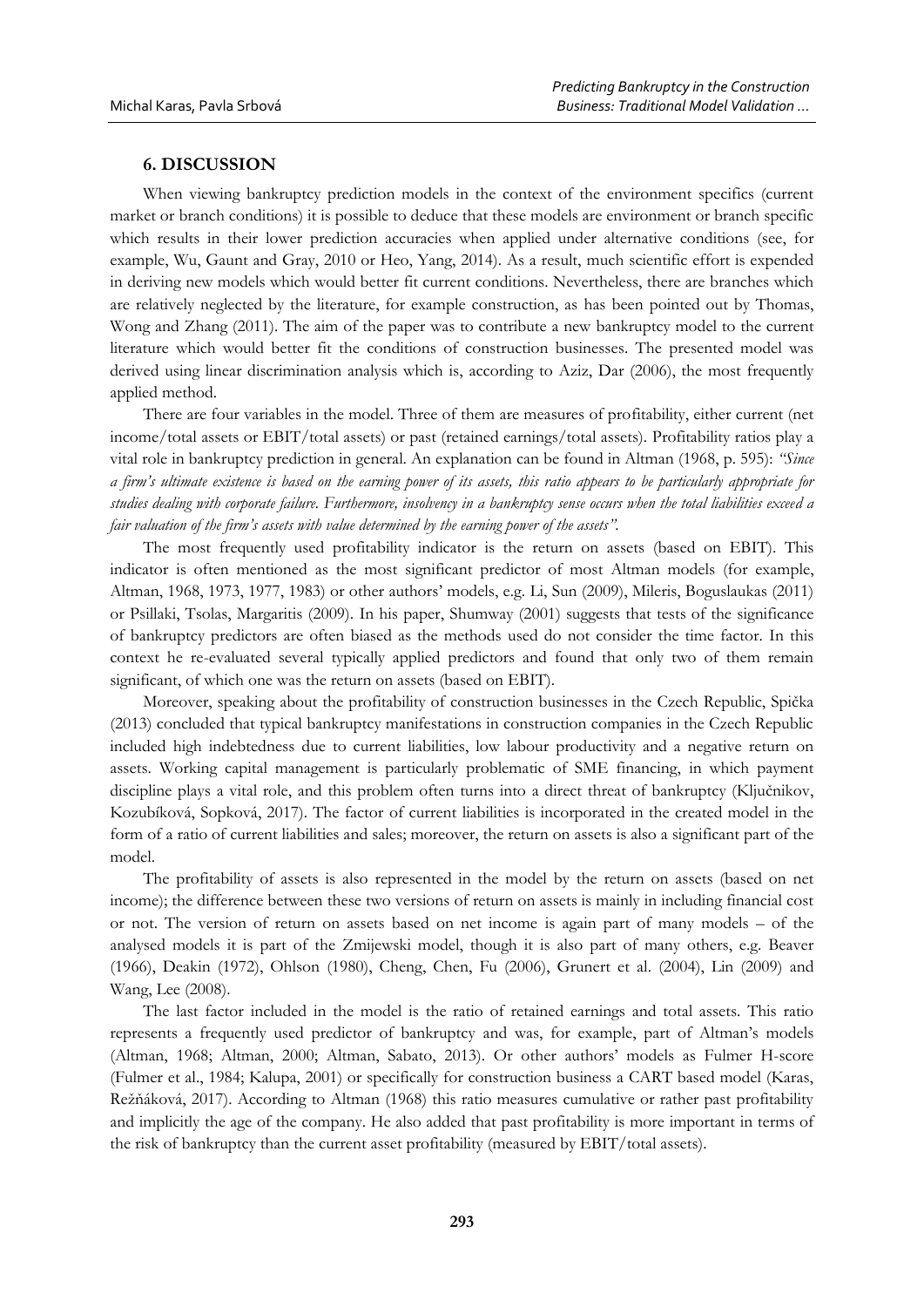# **7. CONCLUSION**

Whether previously created bankruptcy models could still be used for effective bankruptcy prediction under current market conditions or whether they are applicable to an alternative branch is a frequently discussed topic. According to Lee, Choi (2013), based on the example of construction companies, a specially designed model could achieve a 6–12 % higher classification accuracy compared to a model created on data on companies from different industries. The authors believe that the accuracy of the model would be even higher if predictors specific to the construction industry were used. Inspired by this idea, a new bankruptcy model was created, while its predictors were selected to fit the specifics of the construction business. We found that the created model achieved a higher accuracy than the models analysed, as the analysed models were not created exclusively on data on construction companies. We can say that an increase of accuracy could be obtained by creating a branch-specific model. The resultant difference in accuracy (when compared to the results of Zmijewski's model and the results of out-ofsample testing of the created model) is between 3.6 and 8 % in terms of AUC.

#### **ACKNOWLEDGEMENT**

The authors are grateful to the Internal Grant Agency of University No.: FP-S-18-5234 "Predictive models in finance: analysis of factors and predictions of bankruptcy, company performance and value" for financial support to carry out this research.

#### **REFERENCES**

- Altman, E.I., Iwanicz-Drozdowska, M., Laitinen, E. K., & Suvas, A. (2017). Financial Distress Prediction in an International Context: A Review and Empirical Analysis of Altman's Z-Score Model. *Journal of International Financial Management & Accounting*, 28, 131-171. doi:10.1111/jifm.12053
- Altman, E. I, Haldeman, R. G., & Naraynan, P. (1977). ZETA Analysis. A new model to identify bankruptcy risk of corporations. *Journal of Banking and Finance*, 1, 22-54. doi:10.1016/0378-4266(77)90017-6.
- Altman, E. I. (1973). Predicting Railroad Bankruptcies in America. *Bell Journal of Economics*, 4(1), 184-211. doi:10.2307/3003144.
- Altman, E. I. (1968). Financial Ratios, Discriminant Analysis and the Prediction of Corporate Bankruptcy. *The Journal of Finance,* 23(4), 589-609. doi:10.1111/j.1540-6261.1968.tb00843.x.
- Altman, E. I. (1983). *Corporate financial distress: A complete guide to predicting, avoiding and dealing with bankruptcy*. New York: John Wiley and Sons.
- Altman, E. I. (2000). Predicting financial distress of companies: Revisiting the Z-score and Zeta® models. *Handbook of Research Methods and Applications in Empirical Finance*, 5. doi:10.4337/9780857936097.00027.
- Altman, E. I., & Sabato, G. (2013). Modeling credit risk for SMEs: Evidence from US market. *Managing and measuring risk*, 251-279. doi: 10.1142/9789814417501\_0009.
- Aziz, M., & Dar, H. (2006). Predicting corporate bankruptcy: where we stand? *Corporate Governance*, 6, 18-33. doi:10.1108/14720700610649436.
- Barrie, D. S., & Paulson, B. C. (1992). *Professional construction management: Including CM, design-construct, and general contracting*. Hightstown: McGraw-Hill.
- Beaver, W. H. (1966). Financial Ratios as predictors of Failure. *Journal of Accounting Research,* 4, 71-111. doi:10.2307/2490171.
- Beaver, W. H., McNichols, M. F., & Rhie, J. W. (2005). Have Financial Statements Become Less Informative? Evidence from the Ability of Financial Ratios to Predict Bankruptcy. *Review of Accounting Studies*, 10, 93–122. doi:10.1007/s11142-004-6341-9.
- Begley, J., Ming, J. & Watts, S. (1996). Bankruptcy Classification Errors in the 1980s: An Empirical Analysis of Altman's and Ohlson's Models. Review of Accounting Studies, 1, 267-284. doi:10.1007/BF00570833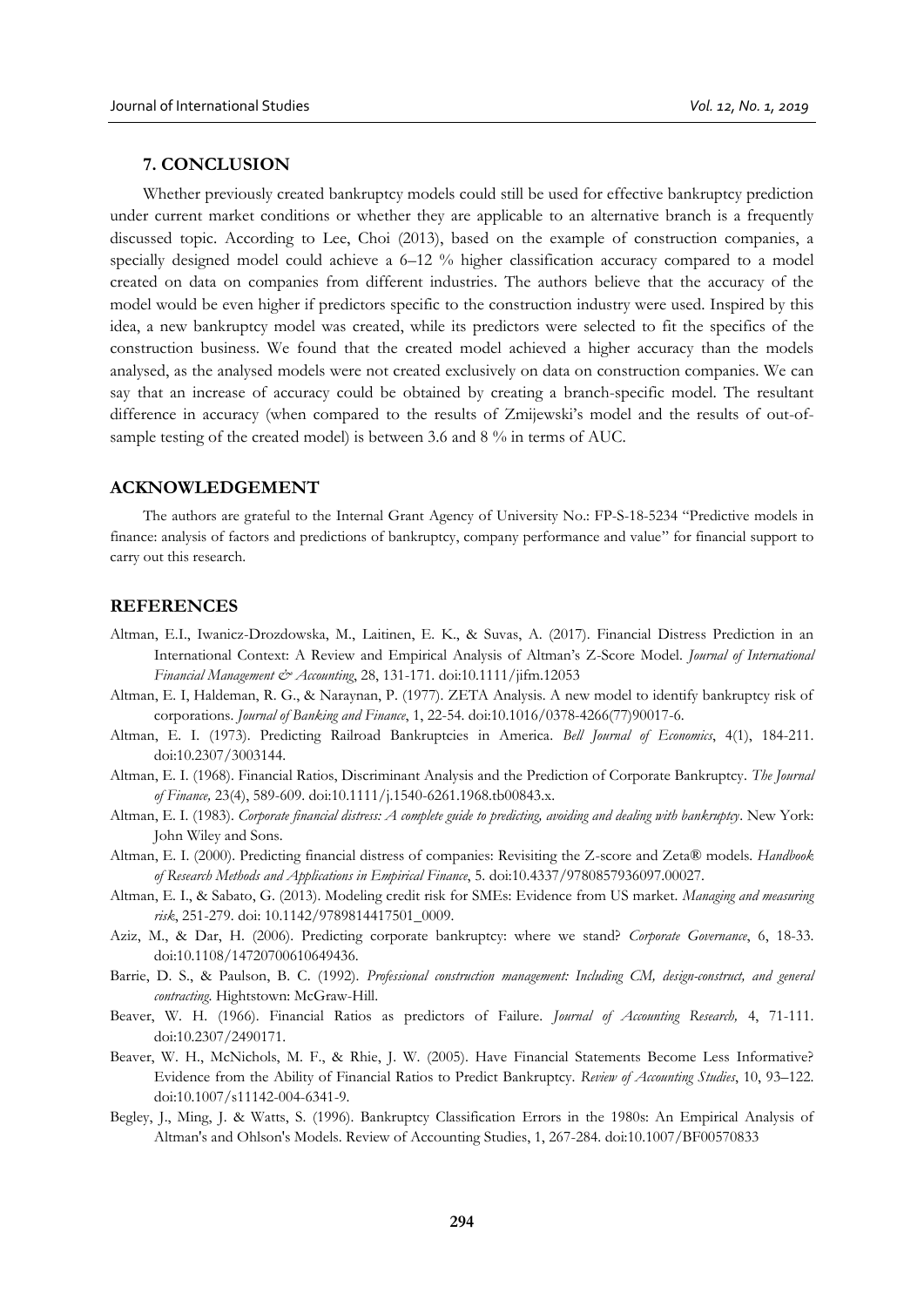- Cheng, C. B., Chen, C., L., & Fu, C. J. (2006). Financial Distress Prediction by a Radial Basis Function Network with Logit Analysis Learning. *Computers and mathematics with applications*, 51, 579-588. doi:10.1016/j.camwa.2005.07.016.
- Deakin, E. B. (1972). A Discriminant Analysis of Predictors of Business Failure. *Journal of Accounting Research*, 10(1), 167-179. doi:10.2307/2490225.
- Ding, Y., Song, X., & Zen, Y. (2008). Forecasting financial condition of Chinese listed companies based on support vector machine. *Expert Systems with Applications,* 34, 3081–3089. doi:10.1016/j.eswa.2007.06.037.
- Fulmer J. G, Moon J. E., Gavin T. A., & Erwin M. J. (1984). A bankruptcy classification model for small firms. *Journal of Commercial Bank Lending*, 66(11), 25–37.
- Grice, J. S., & Dugan, M. T. (2001). The limitations of bankruptcy prediction models: Some cautions for the researchers. *Review of Quantitative Finance and Accounting,* 17, 151-166. doi:10.1023/A:1017973604789.
- Grice, J. S., & Dugan, M. T. (2003). Re-estimations of the Zmijewski and Ohlson bankruptcy Prediction models. *Advances in Accounting, 20, 77-93.* doi: 10.1016/S0882-6110(03)20004-3
- Grunert, J., Norden, L., & Weber, M. (2004). The Role of Non-financial Factors in Internal Credit Ratings. *Journal of Banking & Finance,* 29(2), 509–531. doi:10.1016/j.jbankfin.2004.05.017.
- Heo, J., & Yang, J. Y. (2014). AdaBoost based bankruptcy forecasting of Korean construction companies. *Applied soft computing*, 24, 494-499. doi:10.1016/j.asoc.2014.08.009.
- Imanzadeh, P., Maran-Jouri, M., & Sepehri, P. (2011). A Study of the Application of Springate and Zmijewski Bankruptcy Prediction Models in Firms Accepted in Tehran Stock Exchange. *Australian Journal of Basic and Applied Sciences*, 5(11), 1546-1550.
- Kalupa, L. (2001). Model H-score w badaniu kondycji małych i srednich przedsiębiorstw. Ruch prawniczy, ekonomiczny i socjologiczny. 63(4), 207–220. ISSN 0035-9629.
- Karas, M., & Režňáková, M. (2017). Predicting the Bankruptcy of Construction Companies: A CART- Based Model. *Engineering Economics,* 28(2), 145-154. doi:10.5755/j01.ee.28.2.16353.
- Ključnikov, A., Kozubíková, L., & Sopková, G. (2017). The Payment Discipline of Small and Medium-sized Enterprises. *Journal of Competitiveness,* 9(2), 45-61. doi:10.7441/joc.2017.02.04.
- Lee, S., & Choi, W. S. (2013). A multi-industry bankruptcy prediction model using back-propagation neural network and multivariate discriminant analysis. *Expert Systems with Applications*, 40(8), 2941–2946. doi:10.1016/j.eswa.2012.12.009.
- Lin, S. L. (2009). A new two-stage hybrid approach of credit risk in banking industry. *Expert Systems with Applications*, 36(4), 8333-8341. doi:10.1016/j.eswa.2008.10.015.
- Li, H., & Sun, J. (2009). Predicting business failure using multiple case-based reasoning combine with support vector machine. *Expert Systems with Applications*, 36(6), 10085-10096. doi:10.1016/j.eswa.2009.01.013.
- Lin, F., Liang, & D., Chen, E. (2011). Financial ratio selection for business crisis prediction. *Expert Systems with Applications,* 38, 15094-15102. doi:10.1016/j.eswa.2011.05.035.
- Milleris, R., Boguslaukas, V. (2011). Credit Risk Estimation Model Development Process: Main Steps and Model Improvement. *Inzinerine Ekonomika-Engineering Economics*, 22(2), 126-133. ISSN 1392-2785.
- Neumaier, I., & Neumaierová, I. (2005). Index IN 05. In: *Sborník příspěvků mezinárodní vědecké konference "Evropské finanční systémy"*. Brno: Ekonomicko-správní fakulta Masarykovy university v Brně, 143-148. ISBN 80-210- 3753-9.
- Niemann, M., Schmidt, J. H., & Neukirchen, M. (2008). Improving performance of corporate rating prediction models by reducing financial ratio heterogeneity. *Journal of Banking & Finance*, 32, 434–446. doi:10.1016/j.jbankfin.2007.05.015.
- Ohlson, J. A. (1980). Financial Ratios and the Probabilistic Prediction of Bankruptcy. *Journal of Accounting Research*, 18(1). doi:10.2307/2490395.
- Platt, D. H., & Platt, M. B. (1990). Development of a Class of Stable Predictive Variables: The Case of Bankruptcy Prediction. *Journal of Business Finance & Accounting,* 17(1), 31-51. doi:10.1111/j.1468-5957.1990.tb00548.x.
- Psillaki, M. Tsolas, I. T., & Margaritis, M. (2010). Evaluation of credit risk based on firm performance. *European Journal of Operational Research,* 201, 873-881. doi:10.1016/j.ejor.2009.03.032.